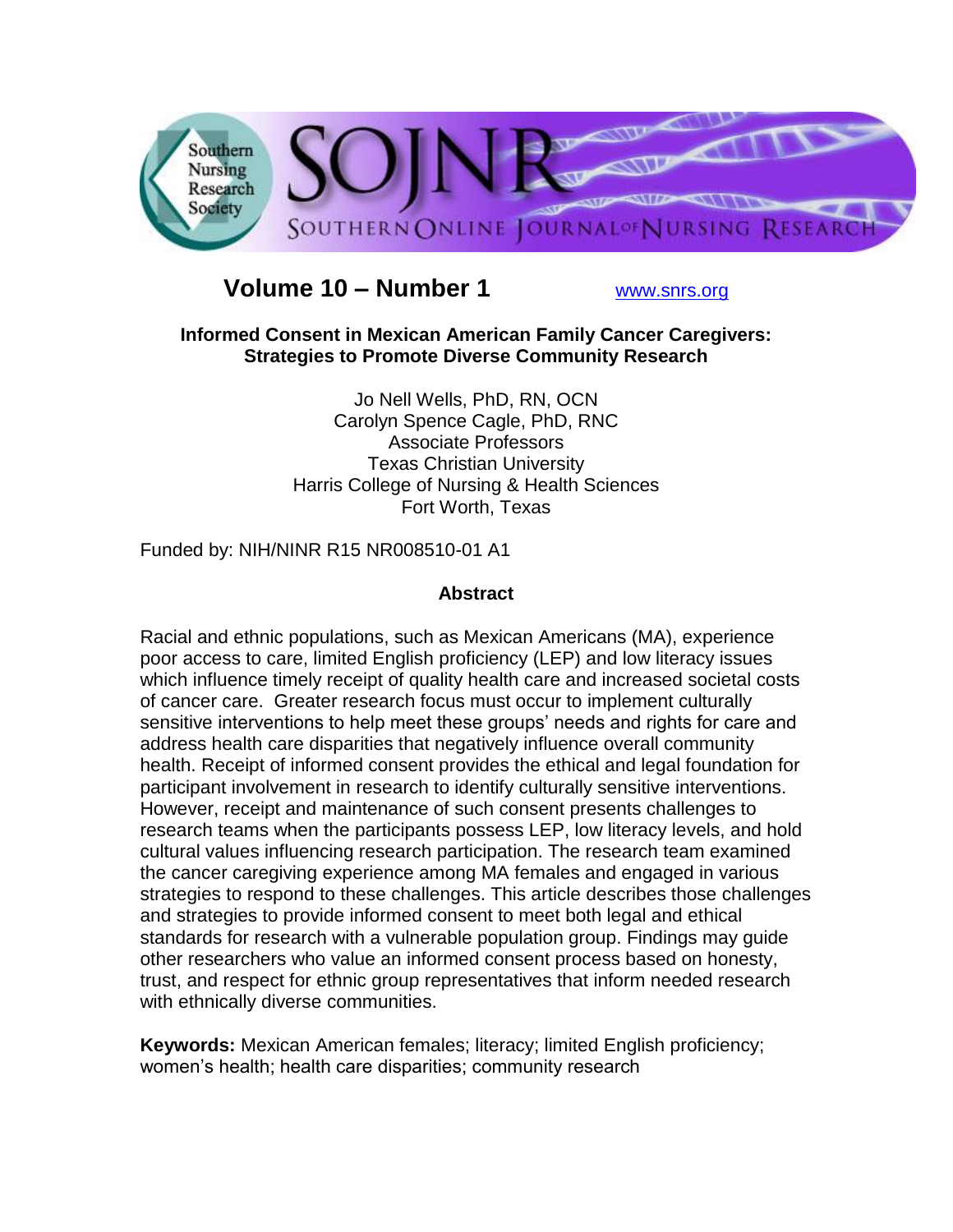#### **Informed Consent in Mexican American Family Cancer Caregivers: Strategies to Promote Diverse Community Research**

Racial and ethnic population individuals experience higher rates of cancer than the general U.S. population**[1](http://snrs.org/publications/SOJNR_articles2/n)** based on poor access to care, limited English proficiency (LEP) and low literacy issues.**[2,3](http://snrs.org/publications/SOJNR_articles2/n)** Such factors influence timely receipt of quality health care that increases the overall costs of U.S. cancer care.**[4,5](http://snrs.org/publications/SOJNR_articles2/n)** Hispanics, the largest and fastest growing population in the U.S.,**[6,7](http://snrs.org/publications/SOJNR_articles2/n)** often experience low access and quality of care for a family member with cancer due to various sociocultural factors, including LEP and literacy.**[3,8](http://snrs.org/publications/SOJNR_articles2/n)**

Approximately 40% of Hispanics speak little or no English.**[6](http://snrs.org/publications/SOJNR_articles2/n)** This LEP, along with low literacy skills, prevent many Hispanics from making appropriate decisions about their health.**[2](http://snrs.org/publications/SOJNR_articles2/n)** They practice less health self-management, preventative care, and have the least access to care of all ethnic groups. These factors support late stage diagnosis of cancer and poorer health outcomes for Hispanics than Non-Hispanic Whites.**[4,5](http://snrs.org/publications/SOJNR_articles2/n)** These outcomes among Hispanics, the majority of which are Mexican Americans (MAs), <sup>[9](http://snrs.org/publications/SOJNR_articles2/n)</sup> contribute to health care outcome differences among various ethnic groups and failure to meet Healthy People 2010"s**[10](http://snrs.org/publications/SOJNR_articles2/n)** goal to eliminate health care disparities among ethnic population communities by 2010. With expected high growth rates of Hispanic and MA populations[,](http://snrs.org/publications/SOJNR_articles2/n)**<sup>6</sup>** greater research focus must occur to understand the content and process of effective and culturally sensitive interventions. These interventions will help address these groups' needs and rights for care<sup>[11](http://snrs.org/publications/SOJNR_articles2/n)</sup>and health care disparities in MA and other ethnic groups that negatively influence overall community health.

The National Institutes of Health (NIH) mandates inclusion of ethnic minorities in research funded by that governmental entity.**[12](http://snrs.org/publications/SOJNR_articles2/n)**However, several authors note that ethnic minorities have more negative feelings about research participation than do non-Hispanic Whites.**[13,14](http://snrs.org/publications/SOJNR_articles2/n)** Recruitment can challenge researchers working with ethnic minorities due to a legacy of minority group mistreatment by researchers.**[15](http://snrs.org/publications/SOJNR_articles2/n)** This has led to a perceived reluctance of ethnic minorities to participate in research studies.**[16,17](http://snrs.org/publications/SOJNR_articles2/n)** Thus, there is an urgent need to address factors that focus on racial and ethnic group participation in research, and in particular research focused on disease prevention, due to its influence on group and community health.**[11](http://snrs.org/publications/SOJNR_articles2/n)** Factors identified as barriers to racial and ethnic group participation appear in Table 1.

One factor that may influence ethnic minority participation in research is the informed consent process. Receipt of informed consent provides the ethical and legal foundation for participant involvement in research and mandates an interactive process between participant and researcher throughout a study.**[18](http://snrs.org/publications/SOJNR_articles2/n)** Receipt and maintenance of such consent, however, presents various challenges to research teams when the participants possess LEP, low literacy levels or cultural values and beliefs that may prevent full understanding and comprehension of research involvement.**[2](http://snrs.org/publications/SOJNR_articles2/n)** This article describes those challenges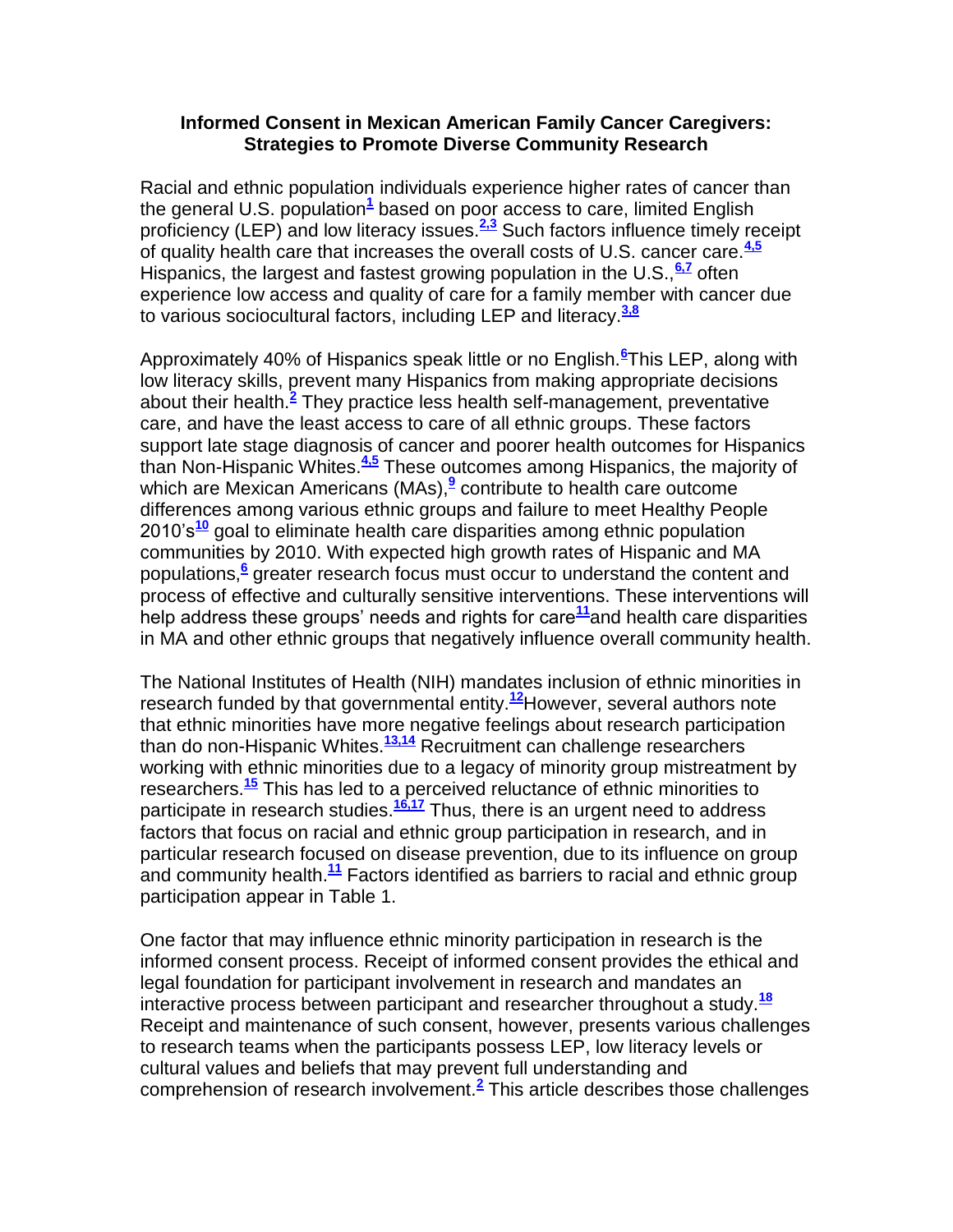and researcher responses to insure informed consent in a vulnerable population group of female MA cancer caregivers in a NIH-NINR funded study. This work may also guide other researchers who value an informed consent process based on honesty, trust, and respect for ethnic group representatives who can inform needed research with ethnically diverse communities.

### **Background and Significance**

### *Meaning of Informed Consent*

National Institutes of Health (NIH) describes informed consent for a clinical trial or study as much more than an individual reading and signing a piece of paper. Rather, informed consent involves two essential parts: a document and a process. The informed consent *document* provides, at a minimum, a summary of a study purpose, treatment procedures and schedule, potential risks and benefits, alternatives to participation and an offer for the participant to ask questions and withdraw any time from the research.**[18](http://snrs.org/publications/SOJNR_articles2/n)** The document facilitates conversations between the potential participant and the research team and initiates the informed consent process. The informed consent *process* provides ongoing explanations that help the research participant make educated decisions to begin or continue participation in a study. To ensure participant full understanding of the meaning of participation, participants must have the opportunity to ask questions or express concerns before, during, and even after a study (NIH). This research with MA women centered on addressing ethical principles of research with human subjects (see Table 2) and NIH criteria for informed consent (see Table 3) consistent with minimizing barriers identified in Table 1.

### *Informed Consent with a Vulnerable Group: MA Caregivers*

Mexican Americans require a culturally appropriate process of informed consent. Members of this group are vulnerable to coercion because of poverty, lack of insurance, low health literacy, LEP and employment status.**[19-22](http://snrs.org/publications/SOJNR_articles2/n)** Perceived coercion may also result from cultural and language differences between MAs and health care providers that influence effective communication undermine trust between both groups, influence MA individual research participation, and affect MA individual health outcomes.<sup>[5,23,24](http://snrs.org/publications/SOJNR_articles2/n)</sup> This study included some recent undocumented immigrants who lacked health insurance but received care in the clinic data collection site. To minimize perceived coercion, researchers emphasized in the informed consent document and process that audiotaped study data would be held confidential and anonymous and a family member would receive care despite a MA caregiver"s unwillingness to participate in the study.

## **Implementation of the Informed Consent Process**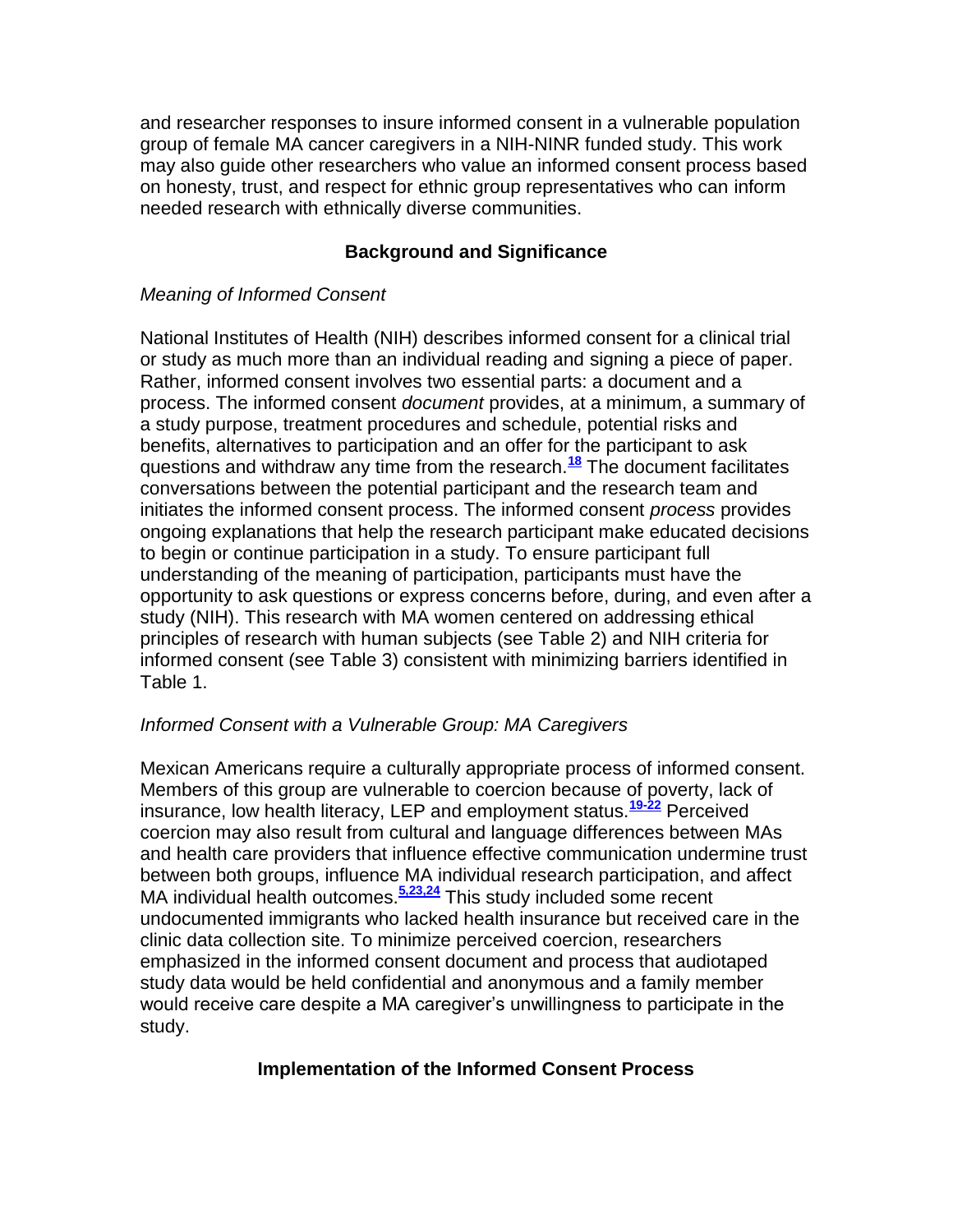The researchers closely adhered to ethical principles supporting the informed consent process and also the three elements (information, comprehension, and voluntariness) of that process**[18](http://snrs.org/publications/SOJNR_articles2/n)** (see Tables 2, 3). Institutional Review Boards at the investigators" employment setting and the clinical data collection agency also approved the study prior to participant recruitment and data collection. Attention to ethical principles (see Table 2) and the study recruitment protocol supported a sample of 34 self-identified MA females who provided care to a family member with cancer receiving care in a public outpatient oncology clinic in the southwestern U.S. All recruited caregivers provided data through initial interviews and later completion of quantitative instruments in a mixed methods study.**[25-27](http://snrs.org/publications/SOJNR_articles2/n)**

### *Information*

The information phase of the informed consent process occurs initially in the study recruitment process but continues throughout the study to meet the "standard of reasonable volunteer" (see Table 3). Serious consideration must occur on recruitment activities because they have enormous impact on the quality of the sample and, thus, resulting data quality in research studies.**[16](http://snrs.org/publications/SOJNR_articles2/n)** Various authors suggest that word of mouth, face-to-face recruitment, and use of existing community resources are powerful recruitment strategies.**[16,28](http://snrs.org/publications/SOJNR_articles2/n)** These approaches help mitigate negative perceptions of the research process by ethnically diverse groups and add valuable information to inform needed health care for those groups.**[16](http://snrs.org/publications/SOJNR_articles2/n)** The researchers found these approaches successful in gaining willing and enthusiastic MA caregivers who told their stories of caregiving due to their desire to improve future care of other MA caregivers.

Based on the literature, the researchers identified possible cultural barriers to recruiting MA caregivers even with providing information during the informed consent process. These barriers included reluctance of some MA women to participate in the study related to caregiver pride, a desire to not acknowledge their caregiver needs, and perhaps a belief that it is inappropriate to talk about an obligatory role (family caregiver) despite its burden. Other barriers to participation might include women"s preference to appear aware of support services for self or family member, even though literature supports they do not seek formal assistance for caregiving.**[29](http://snrs.org/publications/SOJNR_articles2/n)** These women may also fear potential discovery of undocumented status,**[11,30](http://snrs.org/publications/SOJNR_articles2/n)** lack support from family or spouse (cultural value of "machismo"),**[20,31](http://snrs.org/publications/SOJNR_articles2/n)** and experience difficulty in speaking about cancer to a stranger.**[32,33](http://snrs.org/publications/SOJNR_articles2/n)** Additionally, some women due to poor health, weak social network, low socioeconomic status, or significant functional impairment of the ill family member might refuse to participate and remain unconvinced of the study"s benefit.**[11,34](http://snrs.org/publications/SOJNR_articles2/n)**

Although the researchers recruited a sufficient number of caregivers to meet study aims, they carefully considered clinic environmental factors influencing caregiver perceptions that might affect their willingness to participate during information dissemination. Researchers had a close working relationship with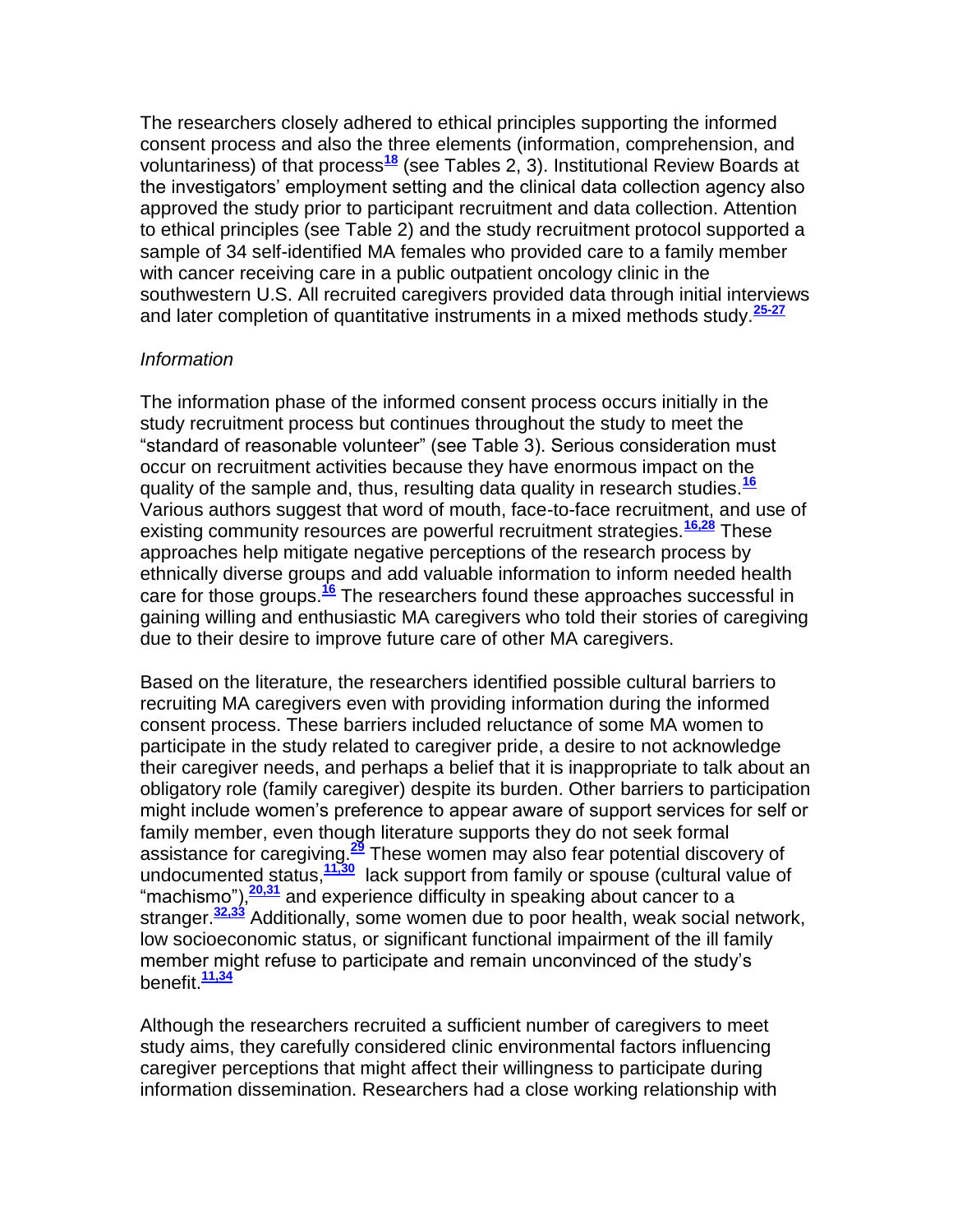clinic staff, and they introduced the study to caregivers during a family member"s care. This introduction helped decrease possible caregiver distrust of the research team because caregivers had a positive relationship with clinic staff and staff had a relationship with the members of the research team (see Table 1). Staff received updates about the study throughout its implementation and provided quality information to caregivers interested in participation. Knowing that many MAs tend to defer medical decisions, including research participation, to their families,**[35](http://snrs.org/publications/SOJNR_articles2/n)** the research team patiently informed caregivers about the study during clinic visits, called them on the phone if they provided their number, and provided flyers they could share with family members to support study credibility. Large colorful posters with pictures of MA women appeared throughout the clinic to give caregivers sufficient information to choose to participate in the study based on their cultural values and decision-making skills.**[30](http://snrs.org/publications/SOJNR_articles2/n)**

The project focus was to gain a sample that would provide information to support intervention ideas that would lead to a better life for MA cancer patients and caregivers. The research team honored ethical principles of beneficence, respect for persons, and justice by implementing consistent recruitment and study implementation strategies. These addressed MA cultural values and beliefs of caregivers and minimized any possible harm to those meeting study inclusion criteria. The research team did not collect information on caregiver legal status nor include U.S. citizenship as an inclusion criterion. As recommended to improve recruitment outcomes,**[16](http://snrs.org/publications/SOJNR_articles2/n)** each woman received assurance that personal information would be held in confidence, separated from data collection tools, and all would be coded to protect her individual identity. Careful consideration also occurred with use of language in recruitment materials. For example, a MA cancer nurse study consultant told the research team that the word "investigators" in the consent form, brochures, posters, and research team nametags could be interpreted by potential participants as meaning police investigations, rather than roles associated with academic research. The consultant noted that caregivers might be afraid to participate based on a fear of discovery of undocumented status and possible deportation back to Mexico. To avoid this caregiver perception affecting recruitment, the research team avoided the use of the term "investigators" in all the study documents and oral communications with the women.

Based on the recommendations of several authors,**[20,36,37](http://snrs.org/publications/SOJNR_articles2/n)** researchers employed research assistants (RAs) who matched the ethnicity of the MA sample and reflected bicultural and bilingual status (English and Spanish) as members of the research team. These trained RAs adhered to previous ethical principles of the study protocol, provided invaluable help in study recruitment and data collection, and addressed the "standard of reasonable volunteer" for a MA study**[38](http://snrs.org/publications/SOJNR_articles2/n)** (see Table 3). RAs read all recruitment materials and informed consent documents to caregivers and socialized with them to earn their trust before study participation. RAs also encouraged questions from individual caregivers and their families before gaining caregiver signature on consent documents.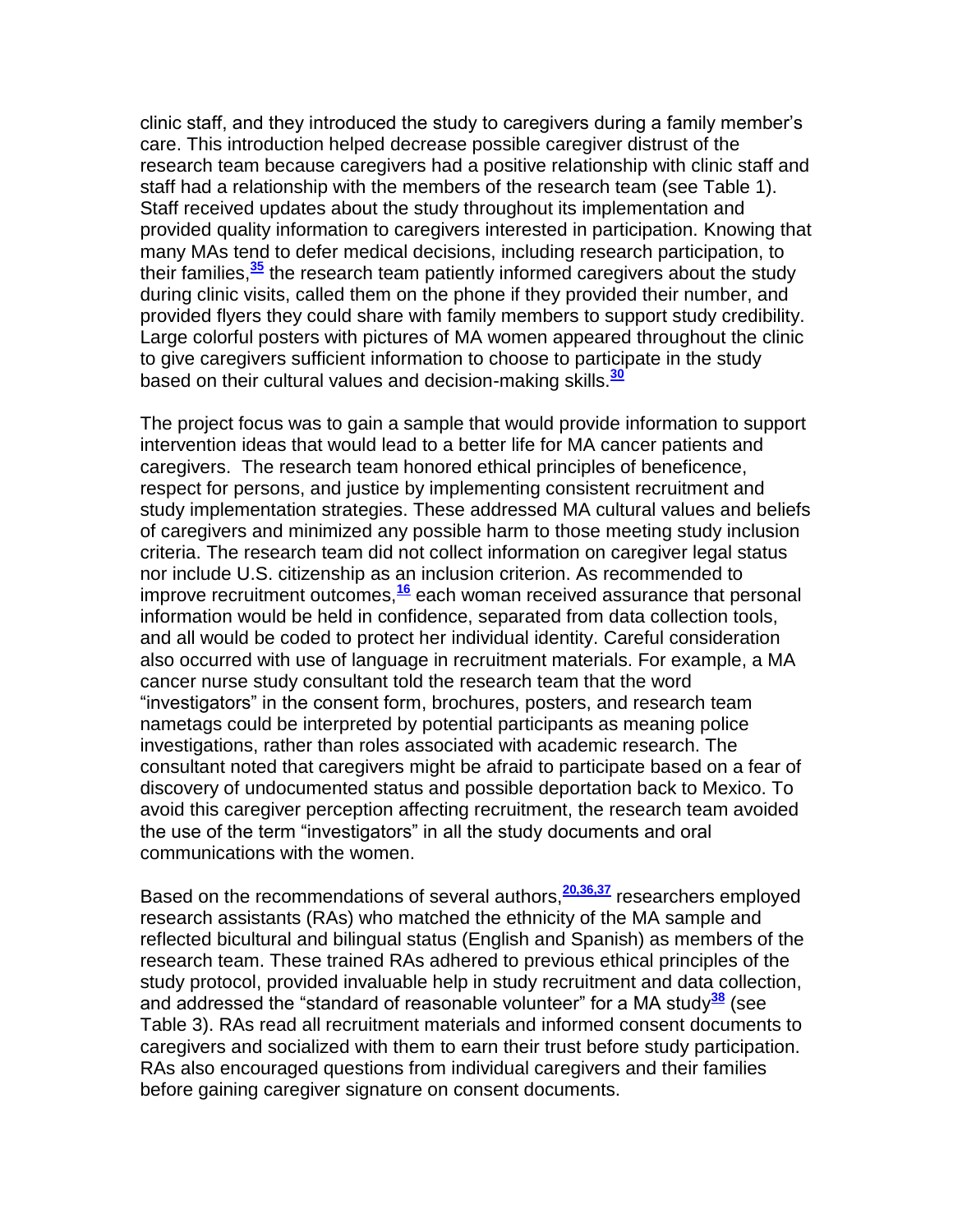To meet the "standard of reasonable volunteer" (see Table 3) as part of the information component of informed consent process, researchers adhered to the consent document developed by the employing institution IRB and approved by the involved clinical agency IRB. Components of the consent, aimed at a 5th grade reading level, included study purpose, participant time requirement, and information on withdrawing from or refusing to participate in the study and the lack of participant penalty for doing so. The consent document also included a description of how to contact investigators, statements providing the opportunity to ask questions and describing study risks and benefits, and the need to contact the caregiver for the second interview. The consent document also contained places for the signatures of the participant, the person obtaining the consent, and the principal investigator (PI).

### *Competency*

Various approaches occurred to address caregiver understanding of study involvement despite sociocultural and other factors blocking such understanding (see Table 3). While low literacy levels of potential participants in MA studies pose a barrier to cross-cultural research,**[11,20](http://snrs.org/publications/SOJNR_articles2/n)** this study recruited caregivers regardless of literacy level. However, participants had to reflect the ability to speak either English or Spanish to participate in the study.

To meet the challenge of low literacy that would affect comprehension as part of informed consent, the research team selected or created study data collection tools to reflect a 5th-6th grade reading level or below. Translation of study instruments into the Spanish language addressed expected LEP of the sample. Careful attention to also insure contextual congruence between English and Spanish language consent forms and data collection tools for the study occurred through pre-study pilot testing and refinement of language of tools by two clinical experts of MA heritage who served as cultural consultants to the study.**[27,39](http://snrs.org/publications/SOJNR_articles2/n)**During the study and to respond to possible low caregiver literacy, RAs read all informed consent forms and quantitative and data collection tools to participants in their preferred language and recorded their responses. Laminated forms of each document allowed caregivers to read forms as RAs read them. These strategies responded to various barriers to ethnic group research identified in Table 1.

Many MA women have a more relaxed attitude toward time and a present time orientation. Thus, the research team used recruitment time during clinic visits to sit with caregivers and establish an interpersonal relationship with them during clinic visits with their family member. This honored the cultural value of *simpatico*  and built a research team member-caregiver connection before a caregiver agreed to speak about her more personal life.**[16,20,29](http://snrs.org/publications/SOJNR_articles2/n)** With establishment of a relationship, the RA or member of the research team could present study information meeting caregiver needs (see Table 3), and utilize family member or clinic staff to interpret caregiver role in the study if deemed necessary. RAs were also available to contact participants by phone or letter between the two study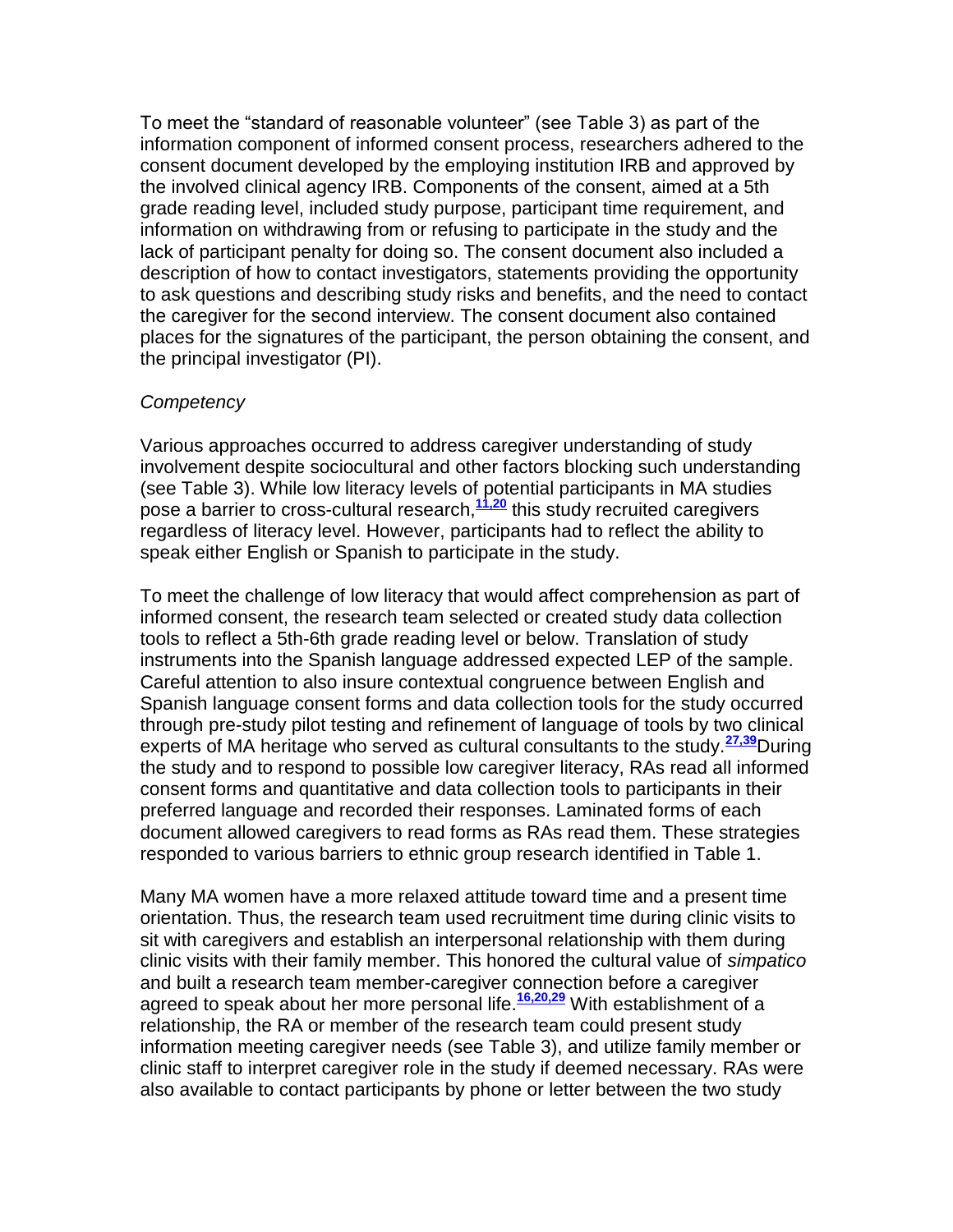interviews and answer questions or respond to concerns about the study. Overall, an apparent partnership between RA and caregiver during the duration of the study supported retention of all caregivers who began the study.**[25](http://snrs.org/publications/SOJNR_articles2/n)**

To assess participant comprehension of her role in the study, various questions appeared at the end of the informed consent document before the caregiver signed it. As recommended by Titus & Keane,**[40](http://snrs.org/publications/SOJNR_articles2/n)** RAs sought caregiver response to the following: tell me in your own words what this study is about; tell me what you think you will do in this study; tell me what would happen to you if you choose to not be in this study; what benefits do you expect to get from being in this research; what risks might you have by being in the study; and, what questions do you have? If a caregiver did not appear to fully understand her roles and rights in the study, the RA and a research investigator carefully orally reviewed the informed consent document with the caregiver or sought help from clinic staff or caregiver"s family. With evidence of caregiver understanding, the RA then gained the caregiver's signature on the document.

#### *Voluntariness*

Federal regulations do not specify the length of time or place to obtain study participant informed consent. However, to allow participant autonomous and informed decision-making for study participation, time and place are critical.**[41](http://snrs.org/publications/SOJNR_articles2/n)** Caregivers needed time to talk to family members to gain their acceptance of study involvement and allow full understanding of such involvement without feeling coerced into participation. Although a clinic staff person told the caregiver about the study and referred her to a RA for further discussion, clear communication from staff and research team members indicated that it was the caregiver"s choice to participate. Once a caregiver agreed to participate, written informed consent occurred in a private and quiet room in the clinic before data collection. Later data collection occurred in a setting preferred by the caregiver to decrease possible power relationships between the RA and participant that might influence data collection or perceptions of coercion to participate.**[42](http://snrs.org/publications/SOJNR_articles2/n)** A copy of the consent document given to the participant before data collection permitted contact with the research team between interviews and contained information that caregiver study participation was voluntary. RA phone contact with the participant before the second interview allowed caregivers to express concerns or ask questions about the study. It also provided an opportunity or the RA to assess if the caregiver and the person cared for continued to meet study criteria.

### **Discussion**

Although this study addressed effective ways to gain MA cancer caregiver trust and engagement to give informed consent in a mixed-methods study, further work must occur to meet the same goal for more complex research, including clinical trials. Although some studies**[11](http://snrs.org/publications/SOJNR_articles2/n)** suggest that ethnic minority recruitment for treatment trials may be more successful than that for prevention-focused studies,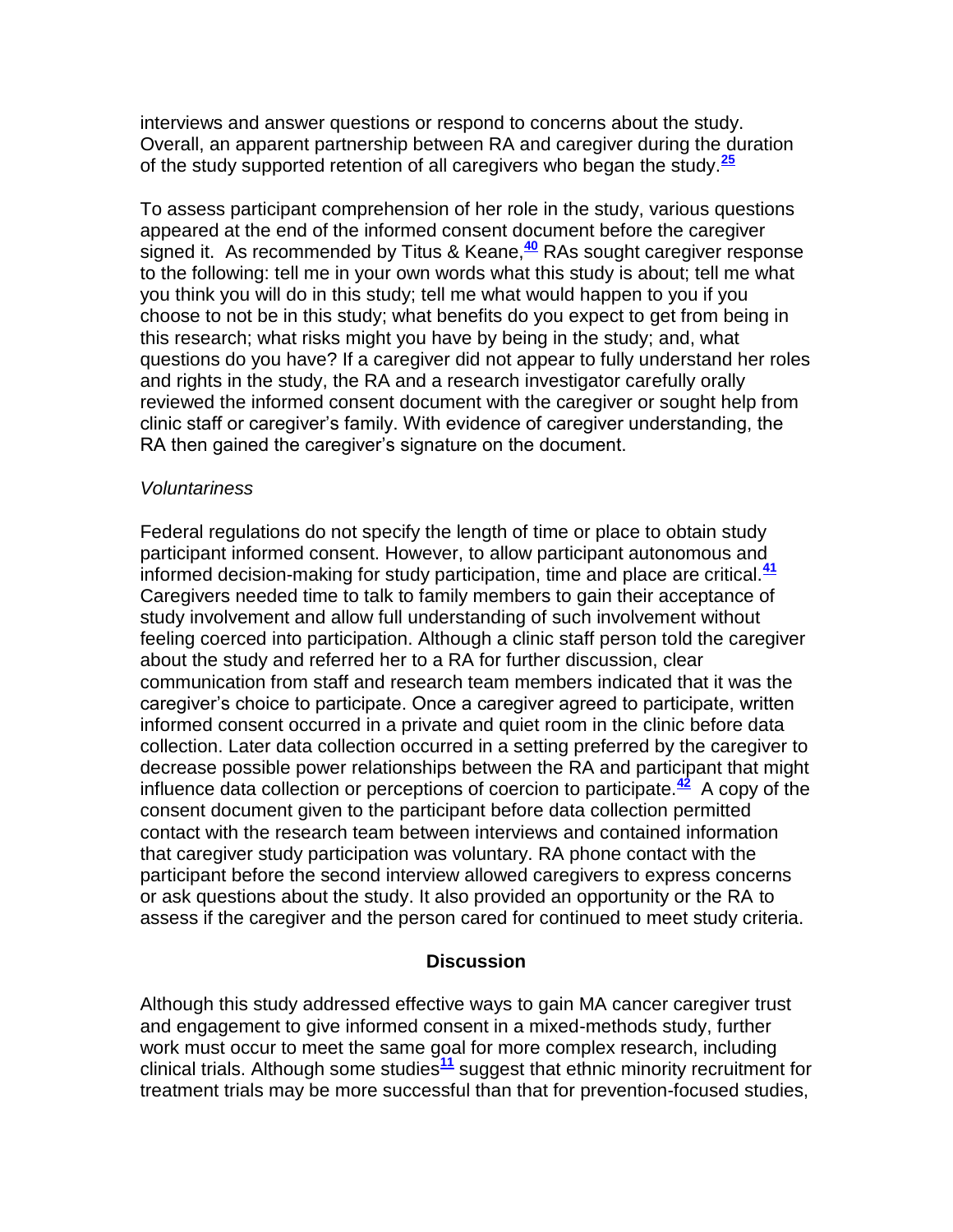additional studies must identify factors affecting low participation of ethnic populations in cancer

studies.**[16,43](http://snrs.org/publications/SOJNR_articles2/n)** Such participation remains essential to obtaining needed sample sizes and quantity and quality of studies to understand factors essential for development of culturally relevant and evidence-based interventions. These interventions will support the ethical principle of justice ("to each an equal share") by delivering a model of care that meets ethnic population needs much like the current model which many believe focuses predominately on White population needs.**[2](http://snrs.org/publications/SOJNR_articles2/n)** Increased numbers of ethnic population participants in quality studies will improve with researcher implementation of a legal and ethical process of informed consent – providing sufficient information to gain participant interest in study participation; insuring participant comprehension about one"s study role; and, assuring each participant freely chooses to contribute to the study. Increased ethnic population participation in a variety of studies holds promise for addressing health care disparities in diseases, including cancer, found in MAs and other diverse population groups and for reaching goals identified in Healthy People 2010.**[10](http://snrs.org/publications/SOJNR_articles2/n)**

Although not present in this study on MA cancer caregivers, community-based participatory models support an active partnership of community members, data collection setting personnel, and academic researchers to increase recruitment and retention of diverse populations in research studies. Community members, representing the intended sample, can offer insight into the structure, process, and evaluation of studies so they successfully meet outcomes to improve a community's health.<sup>[44](http://snrs.org/publications/SOJNR_articles2/n)</sup> These members' rich knowledge of cultural values and behaviors can help identify potential study sampling, optimal data collection sites and processes, and ways to return study findings to benefit the community and support sustainable future clinical-academic partnerships. Community members' intimate knowledge of health literacy and LEP of potential study participants can also structure the informed consent document/process, data collection tools, and communication methods used for recruitment and by involved study stakeholders. Community persons, as equal members of the research team, will also redefine the concept of "expert." Their expertise will help the entire research team in bridging the culture of community model with that of the more academic research model.

Health literacy and LEP issues directly affect recruitment and retention of ethnic minorities, and research studies must address effective ways to respond to these issues.**[45,46](http://snrs.org/publications/SOJNR_articles2/n)** Health literacy, (the ability to speak, read, or write to understand at the level needed to interact effectively in the health care system),**[19](http://snrs.org/publications/SOJNR_articles2/n)** remains limited among many Americans, including many Hispanics and MAs.**[2,21,47](http://snrs.org/publications/SOJNR_articles2/n)** Those persons lack comprehension to provide informed consent, affecting their participation in research studies focused on disease that more often affects those with LEP (cardiovascular and communicable disease).<sup>[3,48,49](http://snrs.org/publications/SOJNR_articles2/n)</sup> In one study in Mexico, few participants understood that signing an informed consent document for a study was to protect their rights as a participant. Instead participants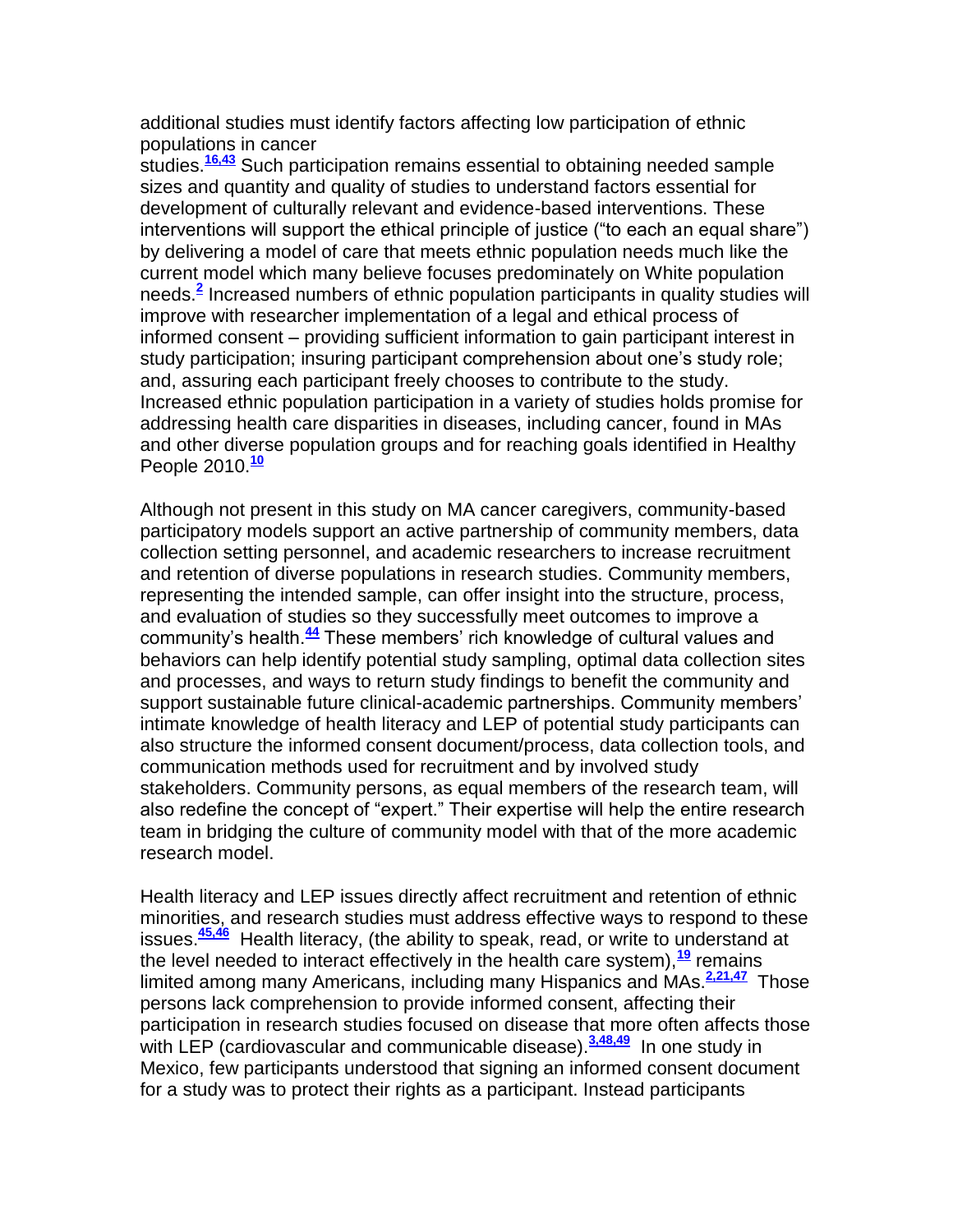believed that signing would give them free health care, or would free the doctor of liability related to a patient"s care.**[50](http://snrs.org/publications/SOJNR_articles2/n)** Fifty seven percent of the low literacy sample (31% were illiterate and 83% lived in poverty) noted they read the informed consent document only once and decided to be in the study in less than one hour"s time. Most (86%) believed that they should be in the study because the doctor asked them to be. Of the 35 persons in the sample, 33 persons sought information from a family member to decide whether to participate in the study.**[50](http://snrs.org/publications/SOJNR_articles2/n)**

There is need for studies on audiovisual and innovative ways to meet the elements of informed consent (see Table 3) for people of diverse cultures and with variant developmental levels.<sup>[44](http://snrs.org/publications/SOJNR_articles2/n)</sup> In at least one study, an audiotape version of a research consent in English and Spanish allowed a sample with LEP to perceive greater understanding of their study role than those who completed a written consent in their language of choice.<sup>[22](http://snrs.org/publications/SOJNR_articles2/n)</sup> Management of literacy and LEP issues in both written and oral ways in this study supported a sample size of 34 MA caregivers who willingly signed informed consent documents at a 5-6th grade reading level and maintained involvement in the study for two interviews needed for data collection.

Limited health literacy and LEP minimize the efficiency of the U.S. health care system and, thus, add cost to the overall functioning of this system. Both factors affect the quality and safety of patient care, leading to increased malpractice concerns among many health care providers.**[51,52](http://snrs.org/publications/SOJNR_articles2/n)** Although U. S. law and Joint Commission require that health care agencies provide competent translators to persons with LEP to insure their understanding of health care situations,**[45,53](http://snrs.org/publications/SOJNR_articles2/n)** services to do so are often lacking.**[54](http://snrs.org/publications/SOJNR_articles2/n)** Use of such translators, as part of research teams, could meet legal and ethical criteria for informed consent. Active involvement of translators could provide information and support understanding of potential study participants who might choose study involvement.**[50](http://snrs.org/publications/SOJNR_articles2/n)**

#### **Conclusion**

Planning and implementation of strategies to overcome LEP barriers, literacy issues, and address cultural beliefs and values in ethnic minority research are essential for successful receipt of participant informed consent and retention in research studies. Successful studies with diverse groups, including MA cancer caregivers, focus on insuring adherence to ethical principles involving human subjects and elements of informed consent. These principles and elements support close working relationships with agency staff in recruitment settings, strong research team collaboration, and involvement of cultural experts who provide direction for effective engagement with the desired diverse sample. Researchers should be aware that the informed consent is a procedure needed to establish a respectful and ethical relation between researchers and participants. Culturally competent informed consent for diverse population with LEP and literacy levels is possible.**[22,55](http://snrs.org/publications/SOJNR_articles2/n)** However, there is no simple answer to the inevitable question of "how valid is the informed consent for these patients?" But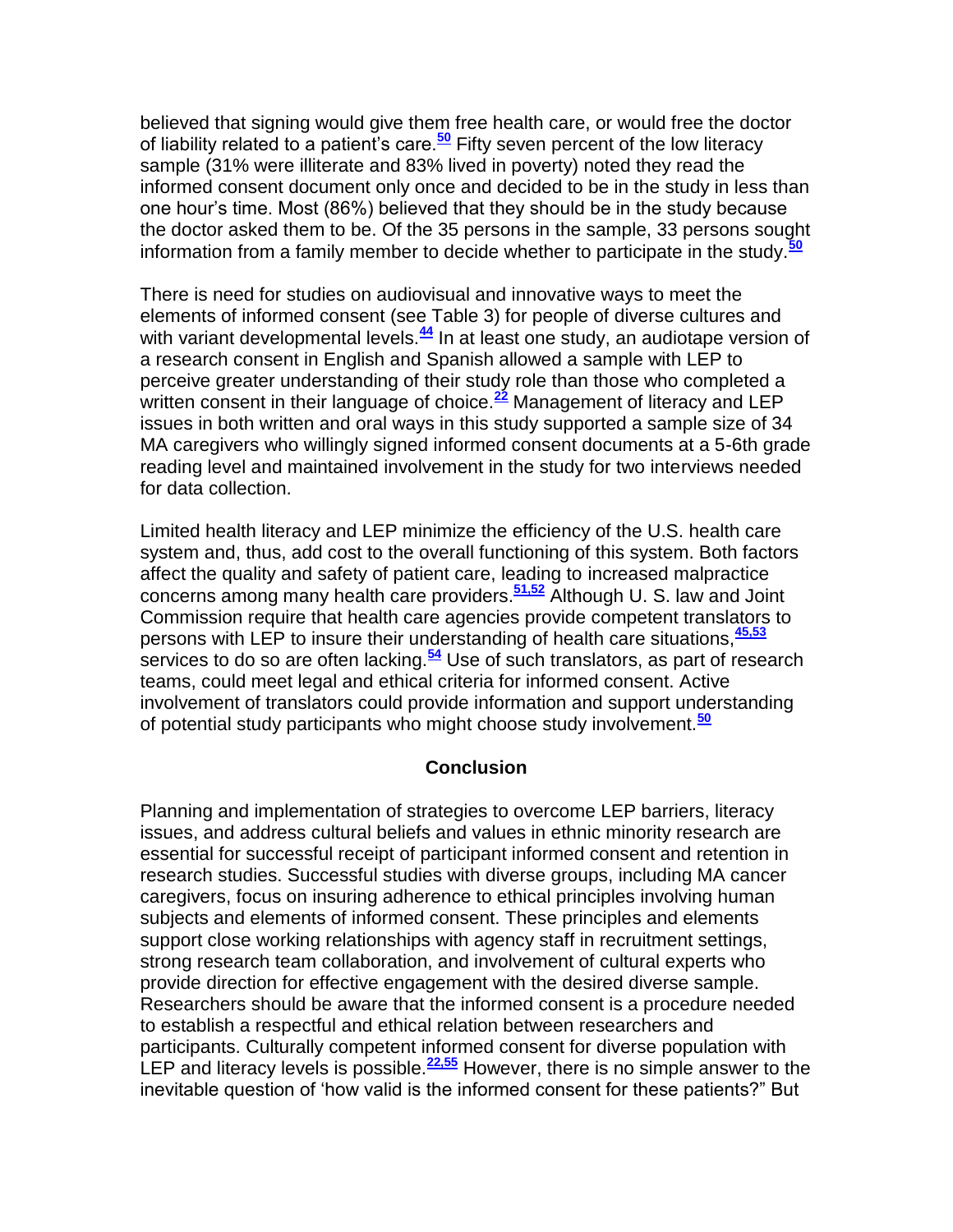it is clear, with research team planning and assessment throughout the research study, quality data generation can occur. This data can provide insight into ethnic minority perspectives and societal need to improve the health of diverse communities.

### **References**

- 1. Centers for Disease Control and Prevention (2005). Health disparities experienced by Black or African Americans – United States. *Morbidity and Mortality Weekly Report, 54*, 1-3.
- 2. Institute of Medicine (2004). *Health literacy: A prescription to end confusion*. Washington, DC: The National Academies Press.
- 3. Kripalani, S., Bengtzen, R., Henderson, L. E., & Jacobsen, T. A. (2008). Clinical research in low-literacy populations: Using teach-back to assess comprehension of informed consent and privacy information*. IRB: Ethics & Human Research, 30*(2), 13-19.
- 4. Baker, D. W., Wolf, M. S., Feinglass, J., Thompson, J. A., Gazmararian, J. A., & Huang, J. (2007). Health literacy and mortality among elderly persons. *Archives of Internal Medicine, 167,* 1503-1509.
- 5. Divi, C., Koss, R. G., Schmaltz, S. P., & Loeb, J. M. (2007). Language proficiency and adverse events in U.S. hospitals: A pilot study. *Internal Journal of Quality Health Care, 19,* 60-67.
- 6. U.S. Census Bureau (2008, August 14). *An older and more diverse nation by mi-century.* Retrieved December 3, 2008, from [http://www.censuslgov/Press](http://www.censuslgov/Press-%20release/www/release/archives/population/012496.html)[release/www/release/archives/population/012496.html.](http://www.censuslgov/Press-%20release/www/release/archives/population/012496.html)
- 7. Pew Hispanic Center/Robert Wood Johnson Foundation (2008, August 13). *Hispanics and health care in the United States.* Retrieved December 14, 2008 from [http://www.rwjf.org/pr/product.jsp?id=33486.](http://www.rwjf.org/pr/product.jsp?id=33486)
- 8. Cagle, C. S., & Wolff, E. (2009). Blending voices of Mexican American cancer caregivers and healthcare providers to improve care. *Oncology Nursing Forum, 36(5), 555-562.*
- 9. Ramirez, R. B., & de la Cruz, G. P. (2002). *The Hispanic population in the United States: March 2002. Current population reports,* P20-545. Washington, DC: U.S. Census Bureau.
- 10.U.S. Department of Health and Human Services (2000). Healthy People 2010. Understanding and improving health. Retrieved April 8, 2008, from [http://www.healthypeople.gov/Document/pdf/uih/2010.uih.pdf.](http://www.healthypeople.gov/Document/pdf/uih/2010.uih.pdf)
- 11.Robinson, J. M., & Trochim, W. M. (2007). An examination of community members', researchers' and health professionals' perceptions of barriers to minority participation in medical research: An application of concept mapping. *Ethnicity & Health, 12*, 521-539. Retrieved May 2, 2009, from EBSCOhost database.
- 12.National Institutes of Health (2001). NIH policy and guidelines on the inclusion of women and minorities as subjects in clinical research. Retrieved November 9, 2003, from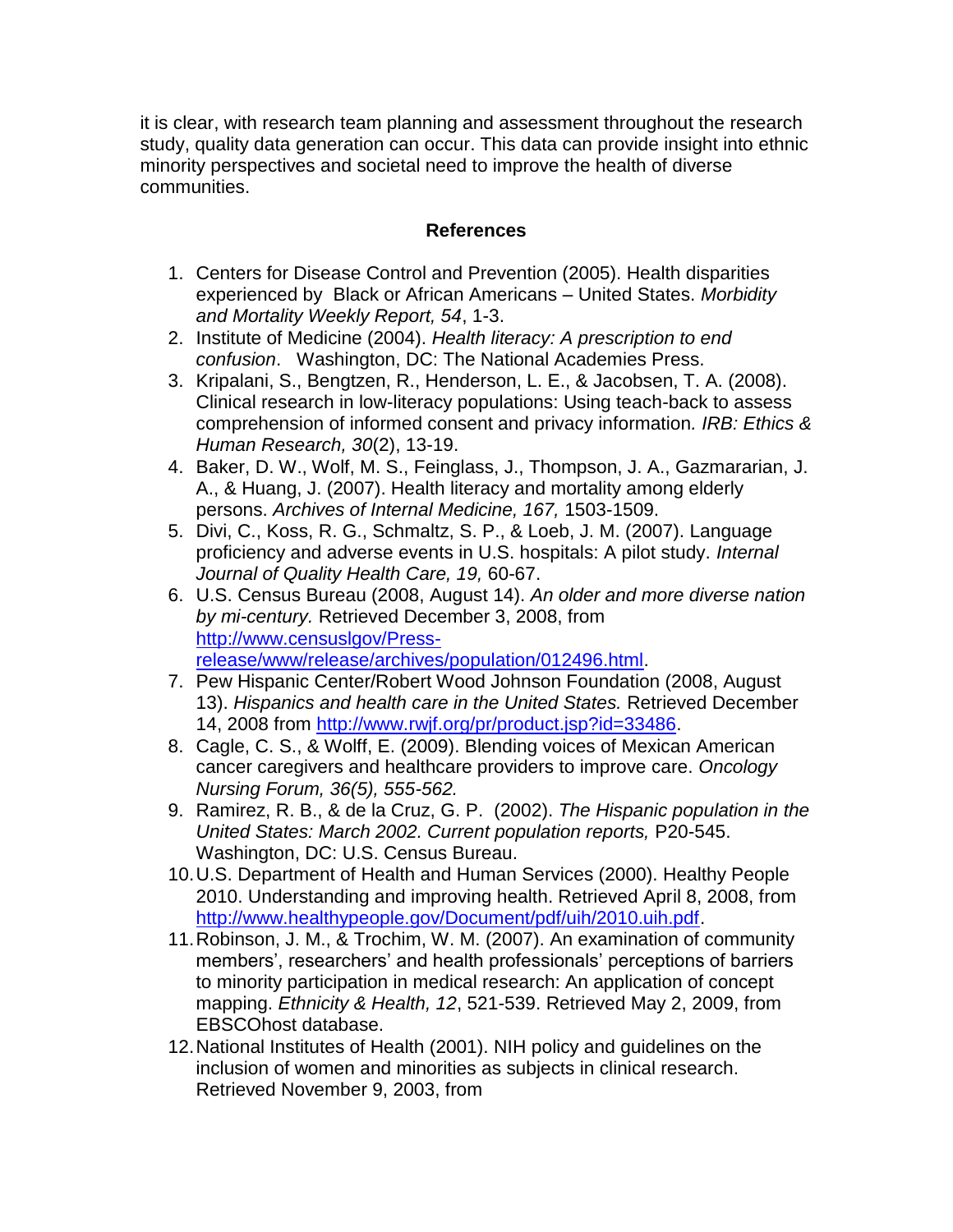[http://grants.nih.gov/grants/funding/women\\_min/guidelines\\_amended\\_10\\_](http://grants.nih.gov/grants/funding/women_min/guidelines_amended_10_2001.htm) [2001.htm.](http://grants.nih.gov/grants/funding/women_min/guidelines_amended_10_2001.htm)

- 13.Kressin, N. R., Meterko M., & Wilson, N. J. (2000). Racial disparities in participation in biomedical research. *Journal of the National Medical Association, 92*, 62-69.
- 14.Shavers, V. L., Lynch, C. F., & Burmeister, L. F. (2002). Racial differences in factors that influence the willingness to participate in medical research studies*. Annals of Epidemiology, 12,* 248-256.
- 15.Scott, J. A. & Campos-Outcalt, D. (2005). Non-consented IUD placement reported by Mexican immigrants: a caution for caregivers in the US? *The Journal of Family Practice, 54*(3), 263-264.
- 16.Rodríquez, M. D., Rodríquez, J., & Davis, M. (2006). Recruitment of firstgeneration Latinos in a rural community: The essential nature of personal contact*. Family Process, 45(*1), 87-100. Retrieved May 2, 2009, form EBSCOhost databases.
- 17.Wendler, D., Kington, R., Madans, J., Van Wye, G., Christ-Schmidt, H., Pratt, L. A., et al., (2006). Are racial and ethnic minorities less willing to participate in research? *PLoS Medical Education, 3*(2), 19-20.
- 18.National Institutes of Health (2005). Regulations, policies and guidanceethical guidelines and regulations. Retrieved August 3, 2009, from [http://grants.nih.gov/grants/policy/hs/ethical\\_guidelines.](http://grants.nih.gov/grants/policy/hs/ethical_guidelines)
- 19.Cassey, M. Z. (2008). Using technology to support the CLAS standards. *Nursing Economics, 26*(2), 133-135.
- 20.Marin, G., & Marin, B. (1991). *Research with Hispanic populations*. Newbury Park, CA: Sage.
- 21.Rudd, R., Kirsch, I., & Yamamoto, K. (2004). *Literacy and health in America*. Princeton, NJ: Educational Testing Services, Center for Global Assessment Policy Information Center.
- 22.Weyrauch, K. F., Boiko, P. E., & Keifer, M. (2005). Building informed consent for cholinesterase monitoring among pesticide handlers in Washington State. *American Journal of Industrial Medicine, 48*, 175-181.
- 23.Flores, G., Rbake-Verani, J., Pine, W., & Sabharwal, A. (2002). The importance of cultural and linguistic issues in the emergency care of children. *Pediatrics Emergency Care, 18*, 271-284.
- 24.Balsa, A. I., & McGuire, T. G. (2003). Prejudice, clinical uncertainty, and stereotyping as sources of health disparities. *Journal of Health Economics, 22*, 89-116.
- 25.Cagle, C.S. & Wells, J.N. (2008). A journey to a mixed methods approach for understanding Mexican American female cancer caregiving. *Journal of Theory Construction and Testing*. *12*(2), 50-57.
- 26.Wells, J.N., Cagle, C., Marshall, D., & Luna-Hollen, M. (2009). Perceived mood, health, and burden in female Mexican American family cancer caregivers. *Health Care for Women International,* (30)7, 627-652.
- 27.Wells, J.N., Cagle, C., Bradley, P., & Barnes, D. (2008). Voices of Mexican American caregivers for family members with cancer: On becoming stronger. J*ournal of Transcultural Nursing, (19)*3, 223-233.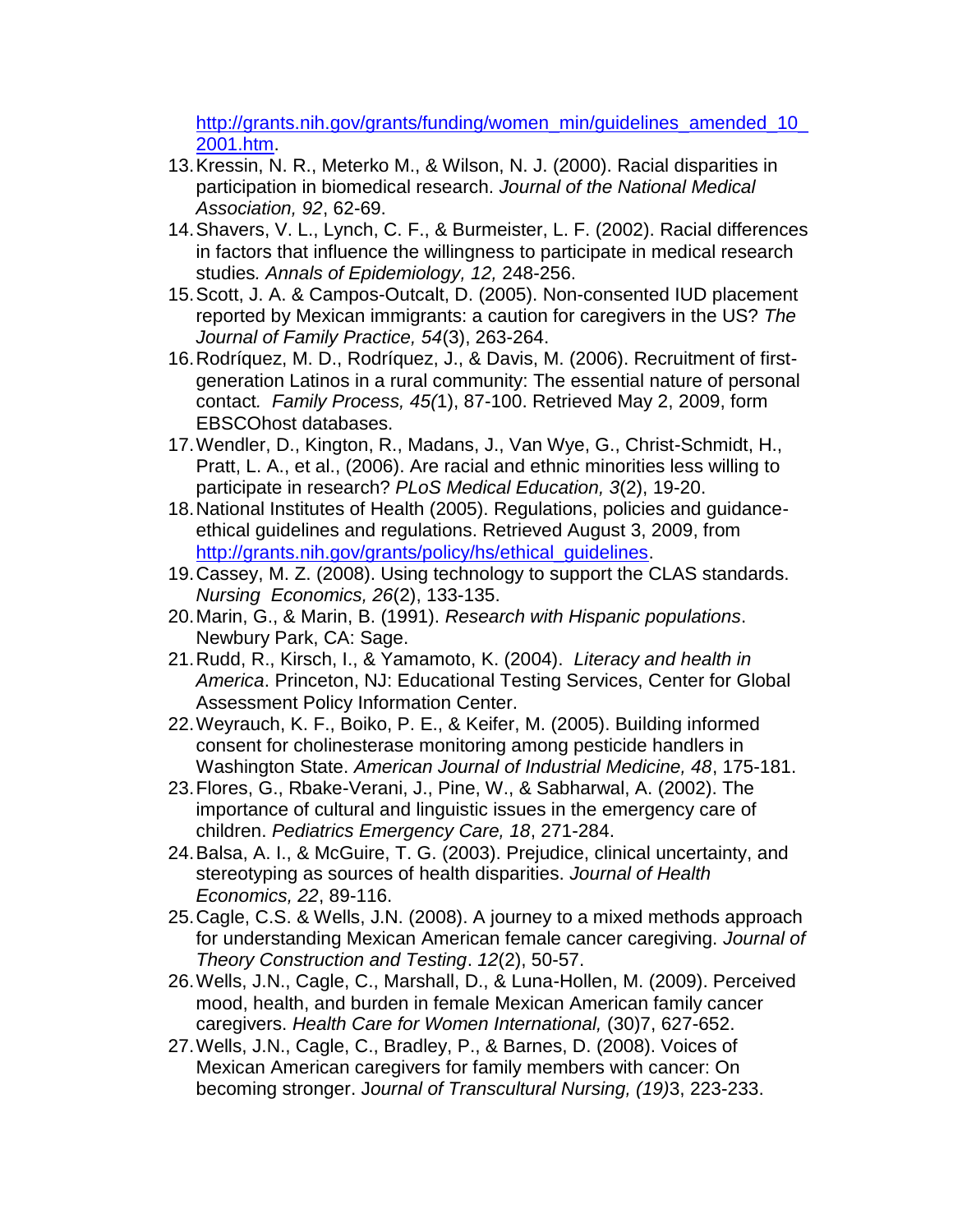- 28.Gilliss, C., L., Lee, K. A., Gutierrez, Y., Taylor, D., Beyene, Y., & Neuhaus, J., et al. (2001). Recruitment and retention of healthy minority women into community-based longitudinal research. *Journal of Women's Health and Gender-Based Medicine, 10*, 77-85.
- 29.Crist, J. D., García-Smith, D., & Phillips, L. R. (2006). Accommodating the stranger en casa: How Mexican American elders and caregivers decide to use formal care. *Research and Theory in Nursing Practice, 20*(2), 109- 126.
- 30.Suarez-Morales, L., Matthews, J., Martino, S., Ball, S. A., Rosa, C., Farentinos, C. et al. (2007). Issues in designing and implementing a Spanish-language multi-site clinical trial. *The American Journal of Addictions, 16*, 206-215. Retrieved May 2, 2009, from EBSCOhost database.
- 31.Hunt, L. M., de Voogd, K. B., & Casañeda, H. (2005). The routine and the traumatic in prenatal genetic diagnosis: Does clinical information inform patient decision-making? *Patient Education and Counseling, 56*, 302-312.
- 32.Cagle, C., Wells, J.N., Luna-Hollen, M. & Bradley, P. (2007). Weaving theory and literature for understanding Mexican American cancer caregiving. *Hispanic HealthCare International, 5*(4), 149-161.
- 33.Saint-Germain, M. A., Bassford, T.L., & Montano, G. (1993). Surveys and focus groups in health research with older Hispanic women. *Qualitative Health Research, 3*, 341-367.
- 34.Lindenberg, C. S., Solorzano, R. M., Vilaro, F. M., & Westbrook, L. O. (2001). Challenges and strategies for conducting intervention research with culturally diverse populations. *Journal of Transcultural Nursing, 12*(2), 132-139.
- 35.Kottow, M. (2004). The battering of informed consent. *Journal of Medical Ethics, 30,* 565-569.
- 36.Levine, E., & Franco, J. N. (1981). A reassessment of self-disclosure patterns among Anglo Americans and Hispanics. *Journal of Counseling Psychology, 28*, 522-524.
- 37.Pasacreta, J.V. & McCorkle, R. (2000). Cancer care: impact of intervention on caregiver outcomes. *Annual Review of Nursing Research, 18*(40), 127-148.
- 38.Wells, J. N. & Cagle, C. S. (2008). Preparation and participation of undergraduate students to inform culturally sensitive research. *Nurse Education Today.* DOI: 10.1016/j.nedt.2008.11.013.
- 39.Wells, J. & Marshall, D. (2004). Adapting a measure of purpose-in-life for research with Mexican Americans. *Journal of Theory Construction and Testing,* 8(1), 13-20.
- 40.Titus, S. L., & Keane, M. A. (1996). Do you understand? An ethical assessment of researchers" descriptions of the consenting process. *The Journal of Clinical Ethics, 7,* 60-68.
- 41.Vargas-Parada, L., Kawa, S., Salazar, A., Mazön, J. J., & Flisser, A. (2006). Informed consent in clinical research at a general hospital in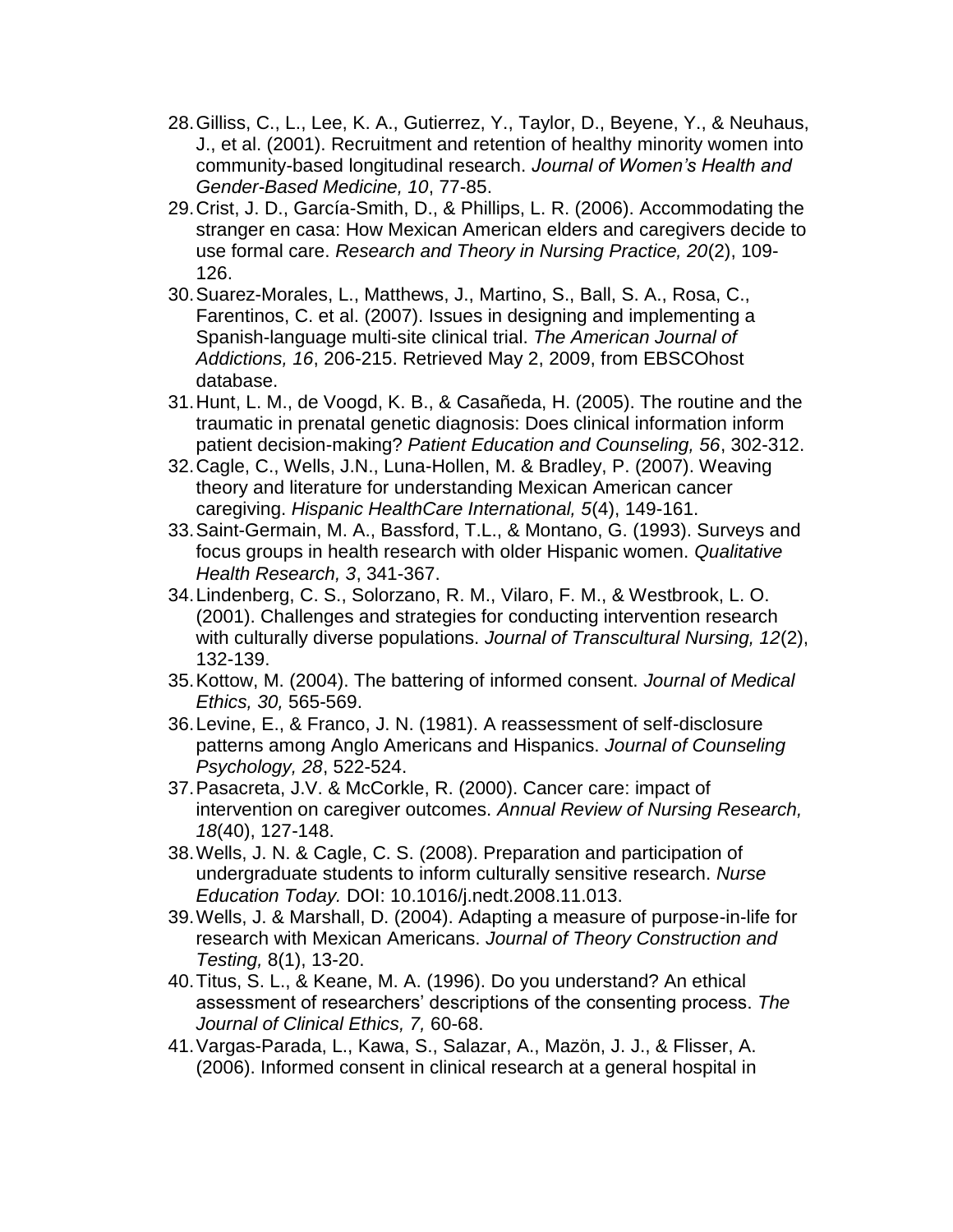Mexico: Opinions of the investigators*. Developing World Bioethics, 6*(1), 41-51.Retrieved May 2, 2009, from ESBSCOhost database.

- 42.Barnes, D. M. (1996). An analysis of the grounded theory method and the concept of culture. *Qualitative Health Research, 6*, 429-441.
- 43.Giuliano, A. R., Mokuau, N., Hughes, C., Tortolero-Luna, G., Risendahl, B., Ho, R., et al. (2000). Participation of minorities in cancer research: The influence of structural, cultural, and linguistic factors. *Annals of Epidemiology, 10* (Suppl.8), S22-S34.
- 44.Ryan, R. E., Prictor, M. J., McLaughlin, K. J., & Hill, S. J. (2008, January 23). Audio-visual presentation of information for informed consent for participation in clinical trials. *Cochrane Database of Systematic Review, 1(#CD00371).*
- 45.Torres, M., Parra-Medina, D., Bellinger, J., Johnson, A. O., & Probst, J. C. (2008). Rural hospitals and Spanish-speaking patients with limited English proficiency*. Journal of Healthcare Management, 53*(2), 107-119.
- 46.Youdelman, M. K. (2008). The medical tongue: U.S. laws and policies on language access. *Health Affairs, 27*, 424-433. Retrieved May 2, 2009, from EBSCOhost database.
- 47.American Medical Association (2008). American Medical Foundation: Health literacy. Retrieved August 18, 2008, from [http://www-ama-assn.org/ama/pub/caregory/8115.html.](http://www-ama-assn.org/ama/pub/caregory/8115.html)
- 48.Sudore, R. L., Landefeld, C. S., Williams, B. A., Barnes, D. E., Linquist, K., & Schillinger, D. (2006).Use of a modified informed consent process among vulnerable patients: A descriptive study. *Journal of General Internal Medicine, 21*, 867-873.
- 49.Weiss, B. D., & Palmer, R. (2004). Relationship between health care costs and very low literacy skills in a medically needy and indigent Medicaid population. *Journal of American Board of Family Practice, 17*, 44-47.
- 50.Verástegui, E. L. (2006). Consenting of the vulnerable: the informed consent procedure in advanced cancer patients in Mexico. *BMC Medical Ethics, 7*(13). Retrieved August 3, 2009, from source.
- 51.Gadon, M., Balch, G. I., & Jacobs, E. A. (2007). Caring for patients with limited English proficiency: the perspectives of small group practitioners. *Journal of General Internal Medicine, 22*(Suppl. 2), 341-346.
- 52.Ramirez, D., Engel, K. G., & Tang, T. S. (2008). Language interpreter utilization in the emergency department setting: A clinical review. *Journal of Health Care for the Poor and Underserved, 19,* 352-362.
- 53.Joint Commission (2008). *Facts about patient-centered communication*. Retrieved February 20, 2008, from [http://www.joint-commission.org/PublicPolicy/factors\\_health\\_literacy.htm.](http://www.joint-commission.org/PublicPolicy/factors_health_literacy.htm)
- 54.Hunt, L. M., & de Voogd, K. B. (2007). Are good intentions enough? Informed consent without trained interpreters. *Journal of General Internal Medicine, 22*, 598-605.
- 55.Wells, J.N**.,** Cagle, C., & Bradley, P. (2006). Building on Mexican American cultural values. *Nursing2006, 36*(7), 20-21.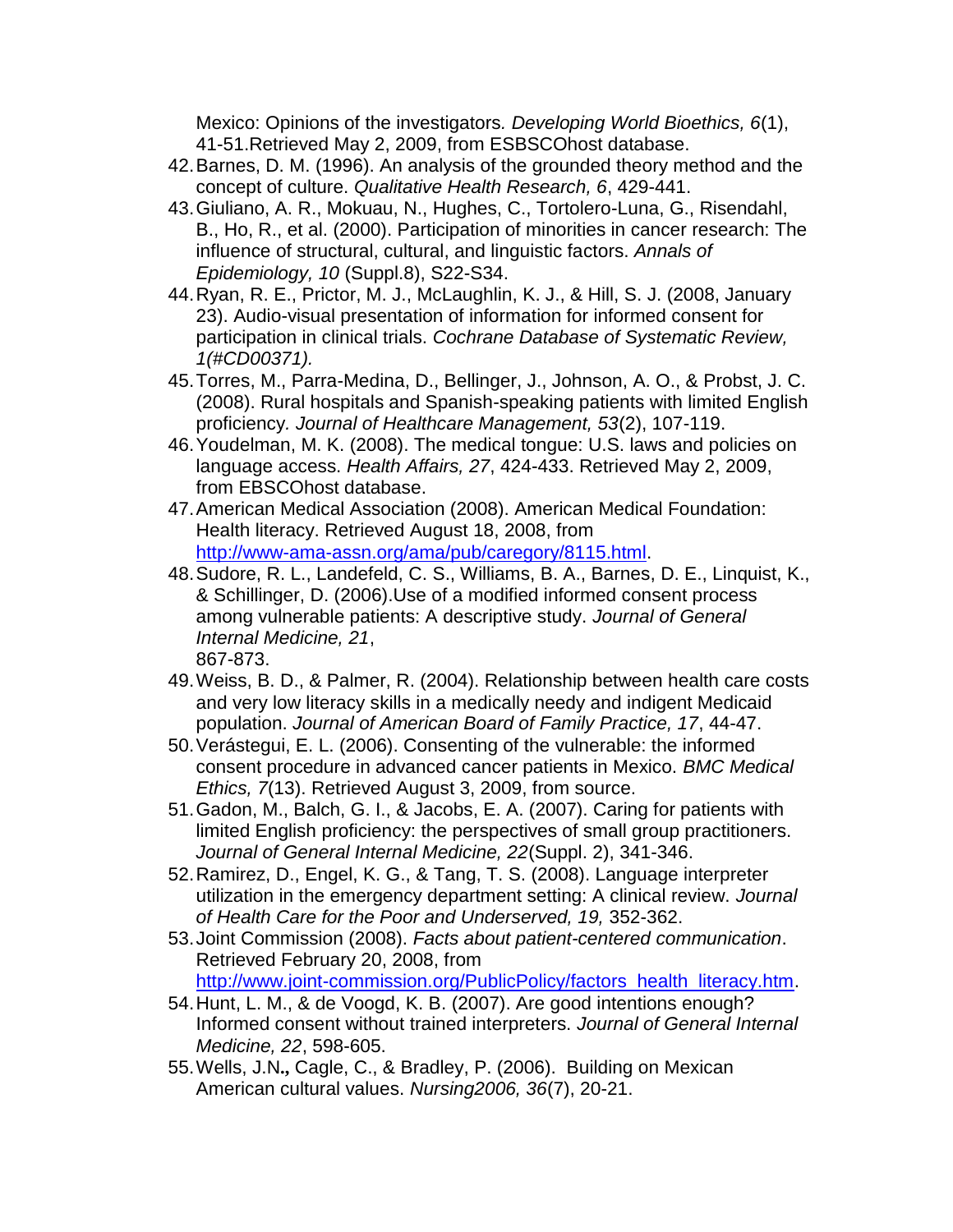# **Table 1**

# *Identified Barriers to Health Research Participation by Ethnic Groups[11](http://snrs.org/publications/SOJNR_articles2/n)*

- Lack of cultural sensitivity in communication materials and approaches
- Lack of encouragement by community leaders for study participation
- Lack of awareness of benefits of study participation
- Concerns about signing informed consent document
- Fears of governmental response with study participation (e.g., undocumented persons)
- Lack of time and energy related to more pressing survival priorities
- Cultural and religious beliefs
- Literacy issues related to low levels of education, particularly about health
- Fatalism belief that study participation will not change disease trajectory
- Relationship between institution where research conducted and community sought for sample
- Lack of bilingual and bicultural research team staff for study design, recruitment, and implementation
- Lack of linking research issue to community needs or desires for study

# **Table 2**

# *Ethical Principles of Research Involving Human Subjects[18](http://snrs.org/publications/SOJNR_articles2/n)*

# Respect for Persons

- Persons receive treatment as autonomous individuals capable of making personal decisions and bearing consequences of those decisions
- Persons with diminished autonomy must receive protection from others; extension of protection relates to risk of harm and likelihood of benefit to those persons

## **Beneficence**

- Persons receive treatment in a manner to maximize their well-being
- Researcher/provider of care has an obligation to "do no harm" and maximize predicted benefits and minimize predicted harms to persons

## Justice

- Persons who are equals ought to be treated equitably
- Persons ought to have a share related to individual need, effort, merit, and societal contribution

## **Table 3**